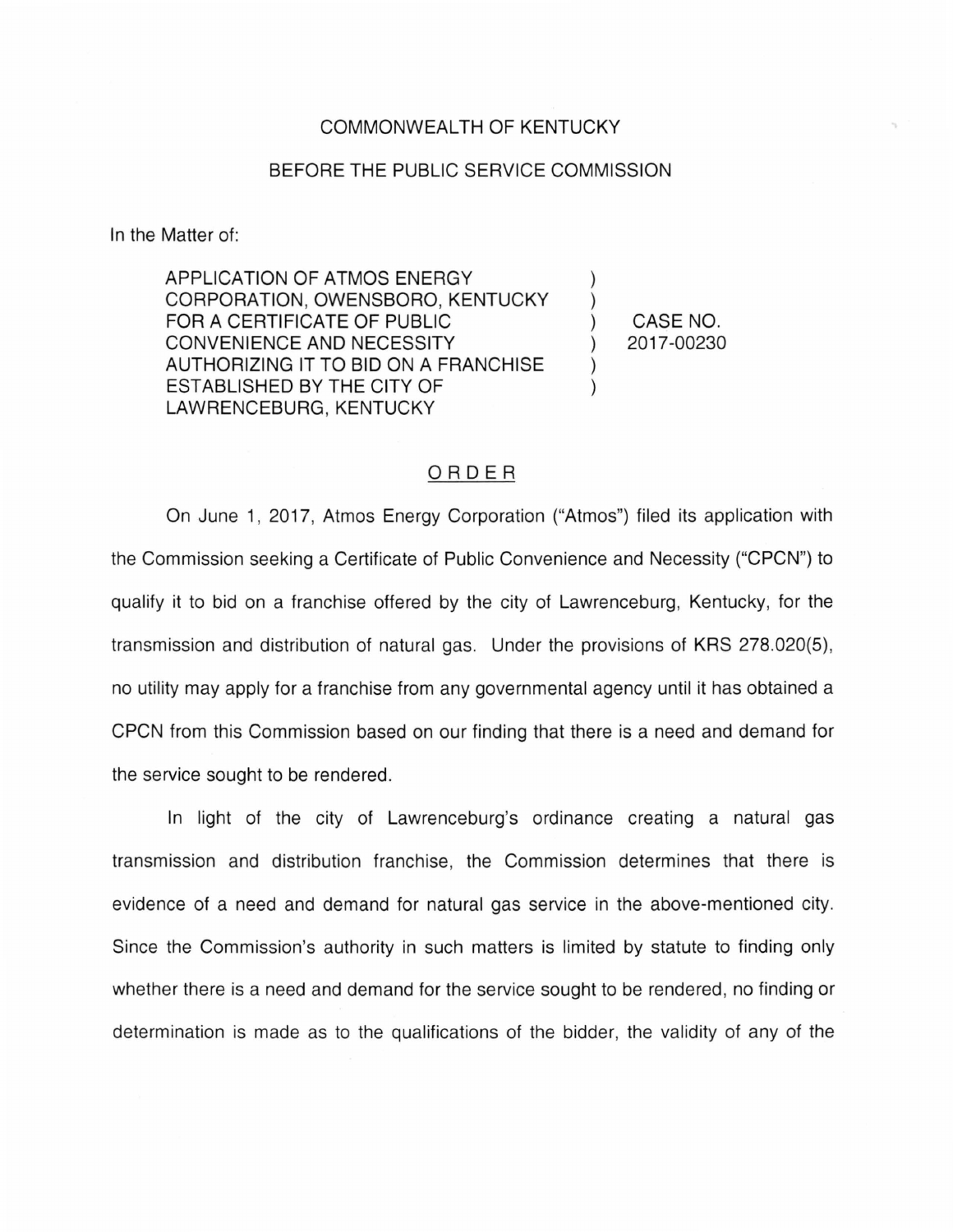provisions of the franchises offered by said city, or the manner in which any franchise fee is to be treated for rate purposes.

IT IS **THEREFORE ORDERED** that:

1. Atmos is granted a CPCN that authorizes it to bid on a franchise offered by the city of Lawrenceburg, Kentucky, for the transmission and distribution of natural gas.

2. If Atmos is not the successful bidder, Atmos shall, within ten days of the award of the franchise at issue, file with the Commission a written notice stating that Atmos was not the successful bidder.

3. If Atmos is the successful bidder, Atmos shall, within ten days of the award of the franchise at issue, file with the Commission a copy of the executed franchise agreement and a statement disclosing the amount of the initial franchise fee.

4. If Atmos is the successful bidder, Atmos shall, within ten days of an increase or decrease in the amount of the initial franchise fee set forth in the franchise agreement, file with the Commission documentation setting forth the revised fee.

5. Any documents filed pursuant to ordering paragraphs 2, 3, or 4 of this Order shall reference the number of this case and shall be electronically submitted via the Commission's electronic Tariff Filing System .

6. This Order shall not be construed as granting a CPCN to construct utility facilities in said city.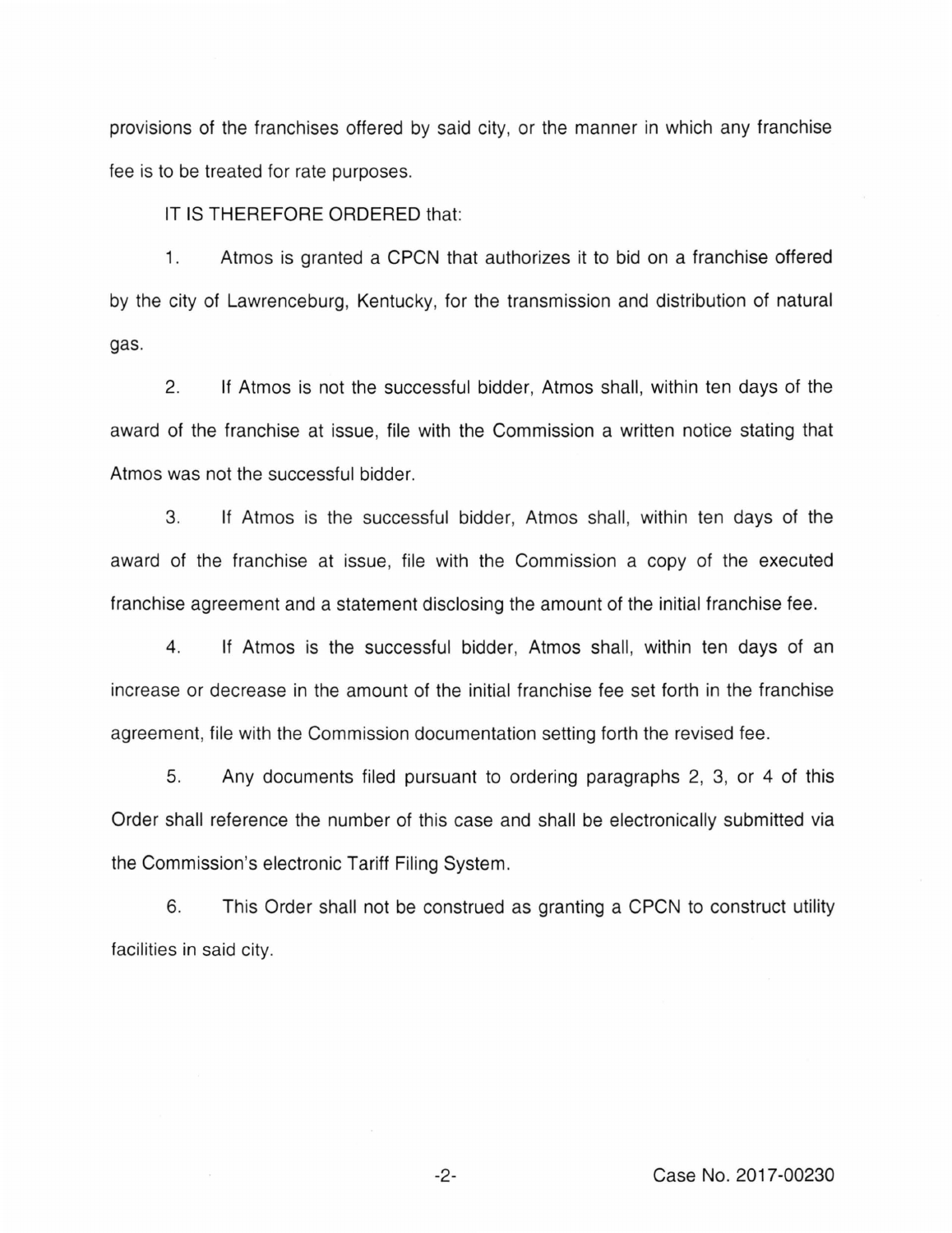By the Commission



ATTEST:

 $-$ for 4

Executive Director

Case No. 2017-00230